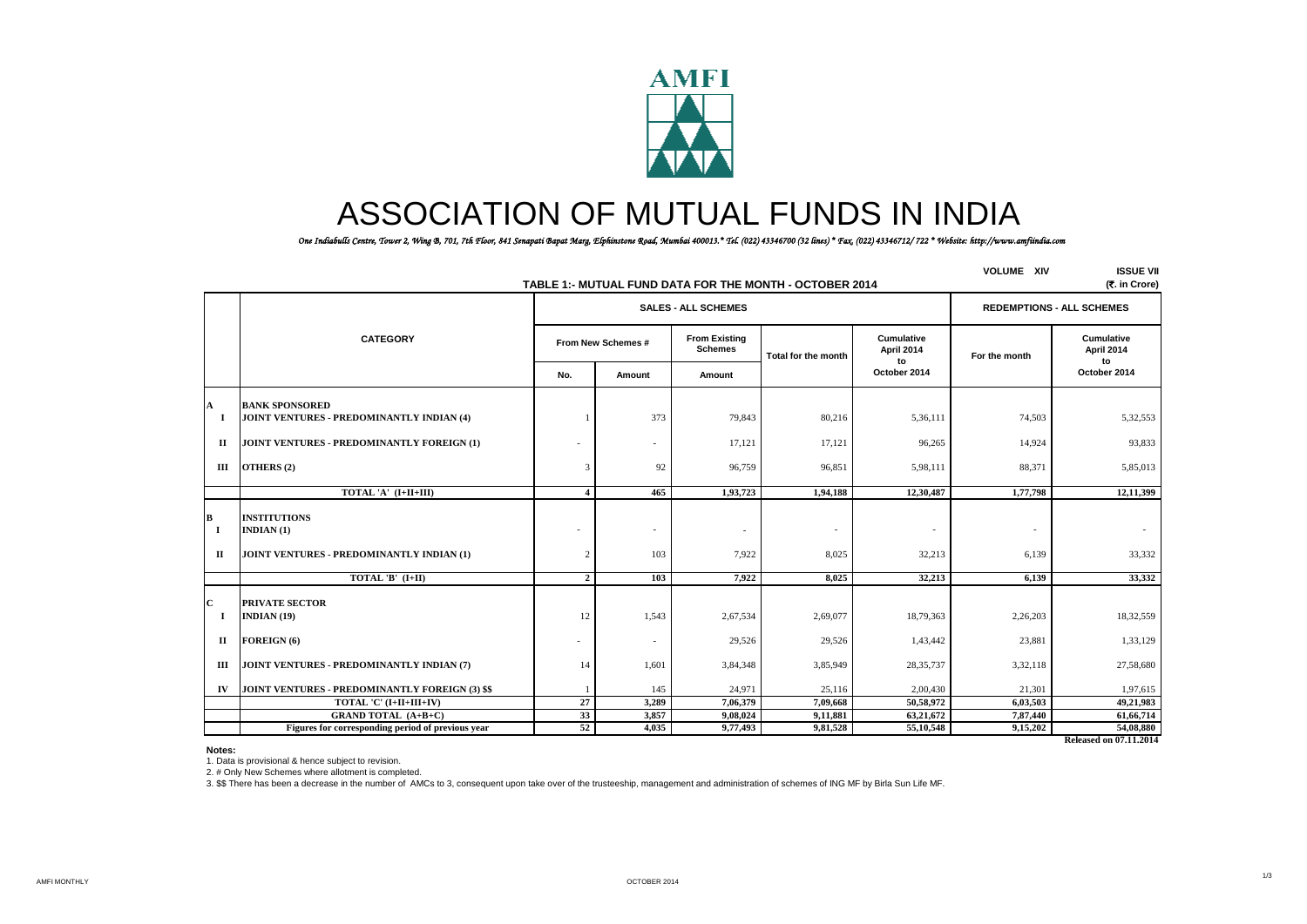| . .<br><b>INLYY OUTILIVILY LAUNUILD</b><br>T |                      |          |                      |                  |                      |                      |                      |              |  |
|----------------------------------------------|----------------------|----------|----------------------|------------------|----------------------|----------------------|----------------------|--------------|--|
|                                              |                      | Open End |                      | <b>Close End</b> |                      | <b>Interval Fund</b> |                      | <b>TOTAL</b> |  |
|                                              | <b>No.of Schemes</b> | Amount   | <b>No.of Schemes</b> | Amount           | <b>No.of Schemes</b> | Amount               | <b>No.of Schemes</b> | Amount       |  |
| <b>INCOME</b>                                |                      |          | 23                   | 1,660            |                      |                      | 23                   | 1,660        |  |
| <b>INFRASTRUCTURE DEBT FUND</b>              |                      |          |                      |                  |                      |                      |                      |              |  |
| <b>EQUITY</b>                                |                      | 685      |                      | 1,512            |                      |                      | 10                   | 2,197        |  |
| <b>BALANCED</b>                              |                      |          |                      |                  |                      |                      |                      |              |  |
| <b>LIQUID/MONEY MARKET</b>                   |                      |          |                      |                  |                      |                      |                      |              |  |
| <b>GILT</b>                                  |                      |          |                      |                  |                      |                      |                      |              |  |
| <b>IELSS - EQUITY</b>                        |                      |          |                      |                  |                      |                      |                      |              |  |
| <b>GOLD ETF</b>                              |                      |          |                      |                  |                      |                      |                      |              |  |
| <b>OTHER ETFS</b>                            |                      |          |                      |                  |                      |                      |                      |              |  |
| <b>FUND OF FUNDS INVESTING</b>               |                      |          |                      |                  |                      |                      |                      |              |  |
| <b>OVERSEAS</b>                              |                      |          |                      |                  |                      |                      |                      |              |  |
| <b>TOTAL</b>                                 |                      | 685      | 29                   | 3,172            |                      |                      | 33                   | 3,857        |  |

#### **TABLE 2:- SALES DURING THE MONTH OF OCTOBER 2014 - TYPE AND CATEGORY WISE 2.1 \*NEW SCHEMES LAUNCHED (ALLOTMENT COMPLETED)**

#### **\*NEW SCHEMES LAUNCHED :**

| <b>OPEN END EQUITY :</b>   | IDFC Dynamic Equity Fund, IIFL India Growth Fund, JPMorgan India Equity Savings Fund and Kotak Equity Savings Fund                                                                                                                                                                                                                                                                                                                                                                                                                                                                                                                                                                                                                                                                                                                                                                                                                                                                   |
|----------------------------|--------------------------------------------------------------------------------------------------------------------------------------------------------------------------------------------------------------------------------------------------------------------------------------------------------------------------------------------------------------------------------------------------------------------------------------------------------------------------------------------------------------------------------------------------------------------------------------------------------------------------------------------------------------------------------------------------------------------------------------------------------------------------------------------------------------------------------------------------------------------------------------------------------------------------------------------------------------------------------------|
| <b>CLOSE END INCOME :</b>  | Birla Sun Life Fixed Term Plan - Series MA (1099 Days), DWS Fixed Maturity Plan - Series 77 and Series 78, DWS Hybrid Fixed Term Fund Series 31, HDFC CPO 1100 D<br>Cotober 2014 (1) - Series III, HDFC FMP 1125D September 2014 (1) - Series 32 and 1113D October 2014 (1) - Series 32, ICICI Prudential Capital Protection Oriented Fund -<br>Series VII - 1285 Days Plan A, ICICI Prudential Fixed Maturity Plan Series 75 - 1100 Days Plan N and Plan O, 1103 Days Plan L, ICICI Prudential Multiple Yield Fund Series 7 -<br>1825 Days Plan E and 1100 Days Plan F, LIC Nomura MF Capital Protection Oriented Fund - Series 5 and LIC Nomura MF Fixed Maturity Plan Series 89, Reliance Dual<br>Advantage Fixed Tenure Fund VI - Plan C, Plan D and Plan E, Reliance Fixed Horizon Fund - XXVII - Series 8, Religare Invesco Fixed Maturity Plan - Series 24 - Plan F (1098)<br>Days), UTI Fixed Term Income Fund Series XX - III (1100 Days), V (1100 Days) and VI (1100 Days) |
| <b>ICLOSE END EQUITY :</b> | Birla Sun Life Focused Equity Fund - Series 3, ICICI Prudential Growth Fund - Series 3, Reliance Capital Builder Fund - Series C, SBI Equity Opportunities Fund and Sundaram<br>Select Micro Cap Series VI and Series VII                                                                                                                                                                                                                                                                                                                                                                                                                                                                                                                                                                                                                                                                                                                                                            |

| <b>2.2 EXISTING SCHEMES</b>      |                          |          |                      |        |                      |                          |                      |          |
|----------------------------------|--------------------------|----------|----------------------|--------|----------------------|--------------------------|----------------------|----------|
|                                  |                          | Open End | <b>Close End</b>     |        | <b>Interval Fund</b> |                          | <b>TOTAL</b>         |          |
|                                  | <b>No.of Schemes</b>     | Amount   | <b>No.of Schemes</b> | Amount | <b>No.of Schemes</b> | Amount                   | <b>No.of Schemes</b> | Amount   |
| <b>INCOME</b>                    | 266                      | 33,369   | 886                  | 178    | 77                   | 16                       | 1229                 | 33,563   |
| <b>IINFRASTRUCTURE DEBT FUND</b> | $\overline{\phantom{a}}$ |          |                      |        |                      |                          |                      |          |
| <b>IEQUITY</b>                   | 290                      | 7,043    | 39                   |        |                      |                          | 329                  | 7,043    |
| <b>BALANCED</b>                  | 24                       | 2,293    |                      |        |                      |                          | 24                   | 2,293    |
| <b>LIQUID/MONEY MARKET</b>       | 52                       | 8,63,333 |                      |        |                      |                          | 52 <sub>l</sub>      | 8,63,333 |
| <b>IGILT</b>                     | 46                       | 529      |                      |        |                      |                          | 46                   | 529      |
| <b>IELSS - EQUITY</b>            | 38                       | 468      | 13                   |        |                      |                          | 51                   | 468      |
| <b>IGOLD ETF</b>                 | 14                       | 16       |                      |        |                      |                          | 14                   | 16       |
| <b>IOTHER ETFS</b>               | 29                       | 758      |                      |        |                      |                          | 29                   | 758      |
| <b>IFUND OF FUNDS INVESTING</b>  | 31                       | 21       |                      |        |                      |                          | 31                   | 21       |
| <b>IOVERSEAS</b>                 |                          |          |                      |        |                      | $\overline{\phantom{a}}$ |                      |          |
| <b>TOTAL</b>                     | 790                      | 9,07,830 | 942                  | 178    | 77                   | 16                       | 1809                 | 9,08,024 |

## **Notes:**

1. The change in number of existing schemes is because of the maturity and reclassification of some of the existing schemes.

2. ^ Amount mobilised by new plans launched under existing scheme.

|                                                    | Open End<br><b>Close End</b> |          |                      |        | <b>Interval Fund</b> | <b>TOTAL</b> |                      |          |
|----------------------------------------------------|------------------------------|----------|----------------------|--------|----------------------|--------------|----------------------|----------|
|                                                    | <b>No.of Schemes</b>         | Amount   | <b>No.of Schemes</b> | Amount | <b>No.of Schemes</b> | Amount       | <b>No.of Schemes</b> | Amount   |
| <b>INCOME</b>                                      | 266                          | 33,369   | 909                  | 1,838  | 77                   | 16           | 1,252                | 35,223   |
| <b>IINFRASTRUCTURE DEBT FUND</b>                   | $\overline{\phantom{0}}$     |          |                      |        |                      |              |                      |          |
| <b>IEQUITY</b>                                     | 294                          | 7,728    | 45                   | 1,512  |                      |              | 339                  | 9,240    |
| <b>BALANCED</b>                                    | 24                           | 2,293    |                      |        |                      |              | 24                   | 2,293    |
| <b>ILIQUID/MONEY MARKET</b>                        | 52                           | 8,63,333 |                      |        |                      |              | 52                   | 8,63,333 |
| IGILT                                              | 46                           | 529      |                      |        |                      |              | 46                   | 529      |
| <b>IELSS - EQUITY</b>                              | 38                           | 468      | 13                   |        |                      |              | 51                   | 468      |
| <b>IGOLD ETF</b>                                   | 14                           | 16       |                      |        |                      |              | 14                   | 16       |
| <b>IOTHER ETFS</b>                                 | 29                           | 758      |                      |        |                      |              | 29                   | 758      |
| <b>IFUND OF FUNDS INVESTING</b><br><b>OVERSEAS</b> | 31                           | 21       |                      |        |                      |              | 31                   | 21       |
| <b>TOTAL</b>                                       | 794                          | 9,08,515 | 971                  | 3,350  | 77                   | 16           | 1842                 | 9,11,881 |

# **2.3 TOTAL OF ALL SCHEMES**